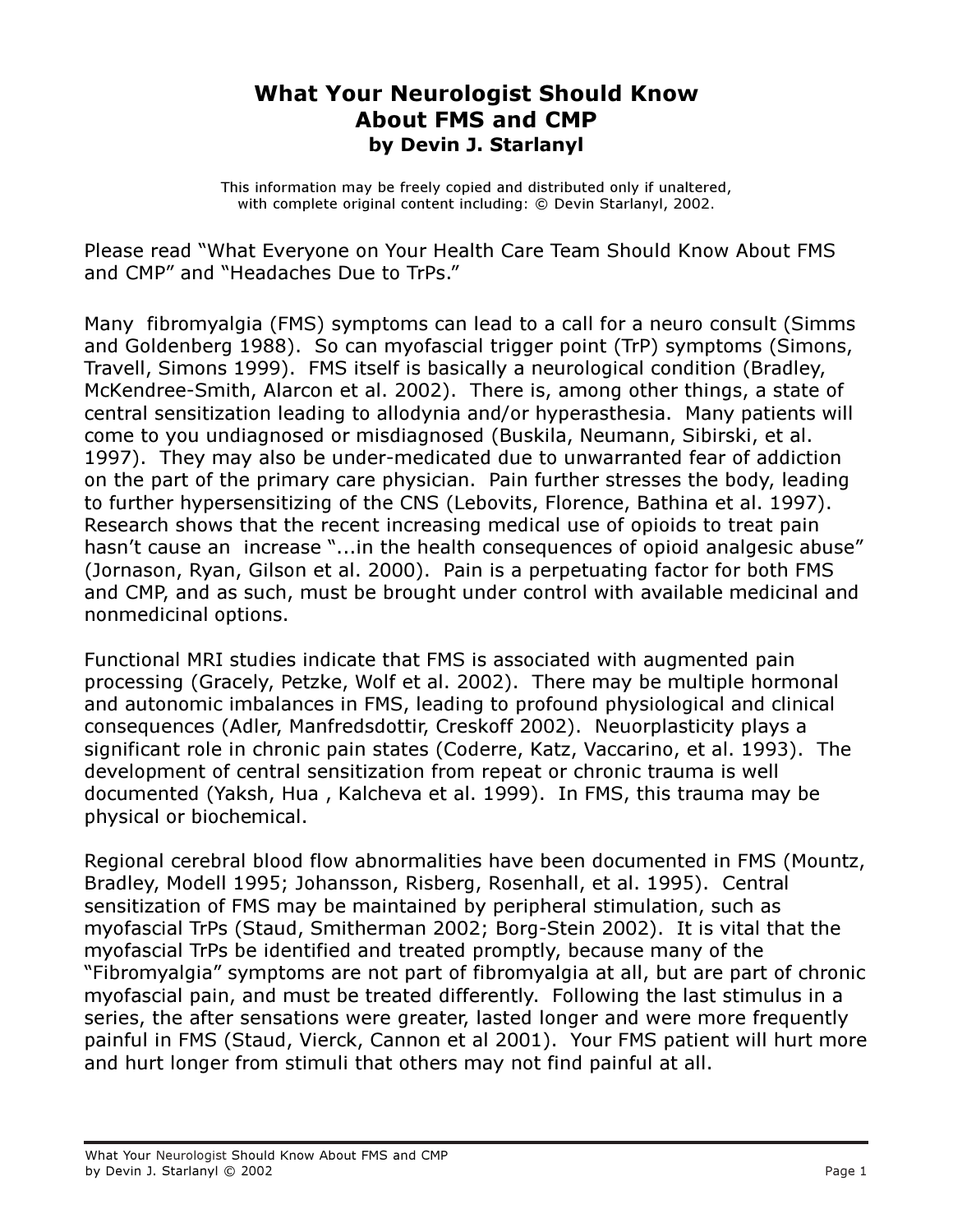FMS is associated with dysautonomia (Raj, Bruillard, Simpson. 2000). There may be many dysfunctional hormonal axes, and these may be difficult to pinpoint. Endhormone HPA axis glucocorticoids have multiple roles. They inhibit CRH, LC/NE and beta-endorphin systems, stimulate the mesocorticolimbic dopaminergic system and CRH peptidergic central nucleus of the amygdala, and inhibit the pituitary gonadotropin, GH and TSH secretion. They promote tissue resistance to a variety of hormones. They suppress 5' deiodinase, which converts T4 to T3, and promote Metabolic Syndrome (Tsigos, Chrousos G. 2002). Metabolic Syndrome itself is a common perpetuating factor for both FMS and CMP. "Chronic imbalance of the autonomic nervous system is a prevalent and potent risk factor for adverse cardiovascular events, including mortality"(Curtis, O'Keefe 2002). Please don't take these patients lightly. In most cases, they will come with a history of being dismissed and perhaps mistreated by your medical colleagues.

FMS is real and may be maintained by the sympathetic nervous system (Martinez-Lavin, Vidal, Barbosa, 2002). The stress of having an invisible and misunderstood medical condition, often compounded by lack of support from family, companions and the medical and insurance world, can add to the burdens. "The most aggressive challenges of the FMS concept have been from legal defenses of insurance carriers motivated by economic concerns. Other forms of critique have presented as psychiatric dogma, uninformed posturing, suspicion of malingering, ignorance of nociceptive physiology, and occasionally have resulted from honest misunderstanding" (Rau, Russell 2000).

Fibromyalgia, a neuroendocrine illness, and chronic myofascial pain, a neuromuscular illness, are often confused. Many doctors lack a thorough knowledge of myofascial trigger points, and this often leads to inappropriate treatment. Raynaud's syndrome is often present with FMS (Bennett 1991), and nerve, blood and lymph vessel entrapment by myofascial TrPs can compound the symptoms (Simons, Travell, Simons 1999). The symptoms are signs of impaired circulation, as well as enhanced sensitivity. There may be increased neurogenic inflammation (Littlejohn, Weinstein and Helme 1987), sensory dysfunction (Kosek, Ekholm and Hansson 1996), and altered sympathetic nerve activity (Elam, Johansson and Wallin 1992) in FMS. There can also be orthostatic sympathetic derangement (Martinez-Lavin, Hermosillo, Mendoza, et al. 1997). Multiple FMS symptoms may respond to central acting medications (Suzuki, Dickenson 2002), and the research in this area is very vigorous.

It is important to check the whole patient, as symptoms may develop that are due to combinations of therapies. For instance, toxic optic neuropathy with visual acuity loss, dyschromatopsia, altered light adaption, and evolving bilateral cecocentral scotomas can develop if a patient is on a combination of Zoloft (given for FMS symptoms), melatonin (taken to help sleep) and is on a high protein diet (for Metabolic Syndrome, insulin resistance or reactive hypoglycemia) (Lehman, Johnson 1999). A complete history is most important in these patients.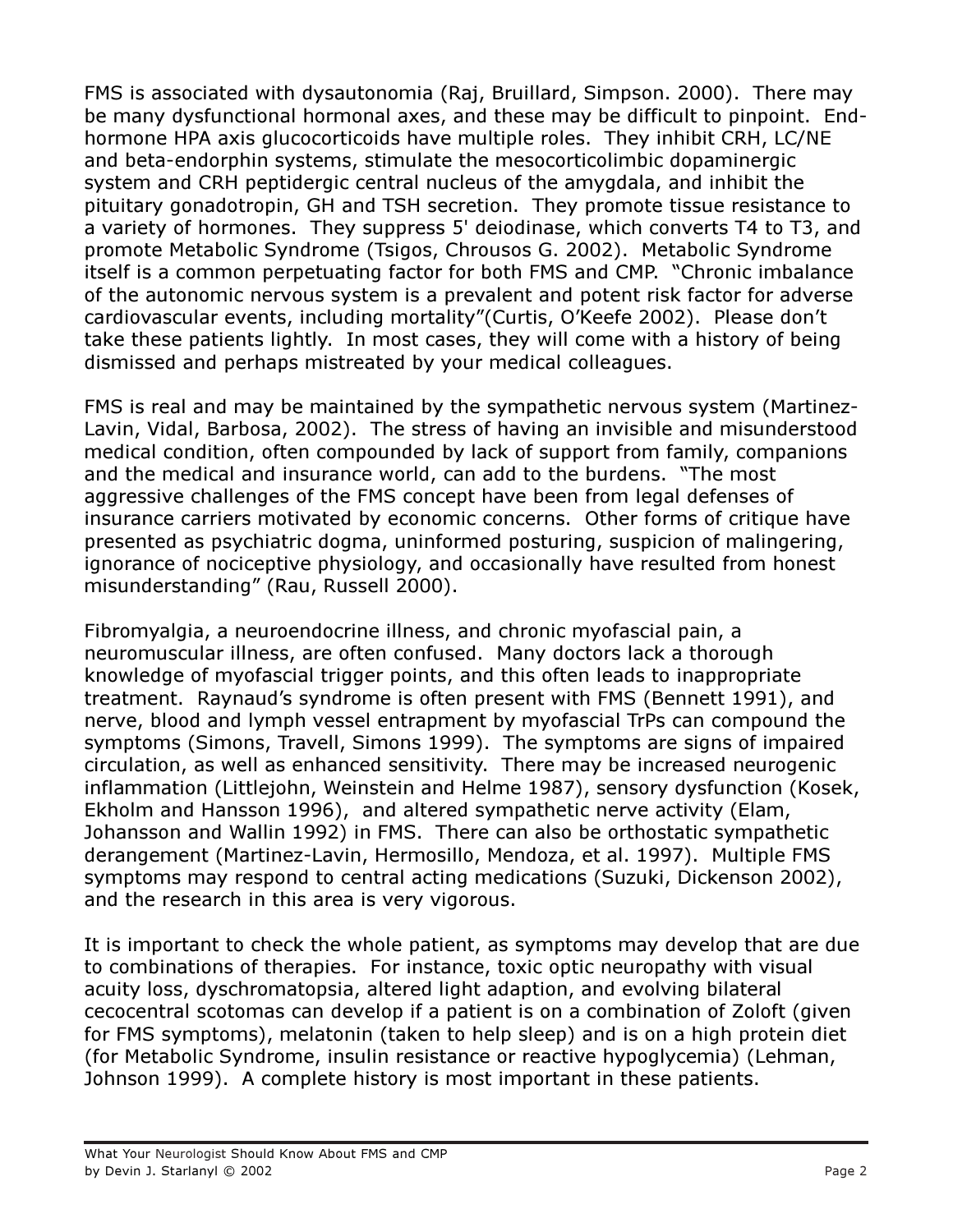Myofascial TrPs can mimic so many different conditions, such as visceral pain in the absence of visceral pathology (Gerwin, 2002). To doctors untrained in myofascial referred pain patterns, this may cause patients to be misdiagnosed with somatiform illness. Proprioception dysfunction can be associated with any myofascial TrPs. Some people have reported becoming dizzy to the point of falling just from looking at patterns of light and dark. Some patients even vomit from this and must avoid fabric stores and take care using escalators because of their tread pattern. Patterns of light and dark from trees by the side of the road can cause a petit-mal fugue state, depending on the lighting. It is not uncommon for people with myofascial TrPs to trip over their own feet, bite their tongue, or have disturbance of judging weight held in the hand. Some of this is due to the proprioception disturbances so well documented by Travell and Simons. There may also be a proprioceptive component in FMS. People with FMS also may have indications of a movement disorder and sensory disturbances (Burgunder, 1998). Other physicians may not know about this.

Myofascial TrPs can cause nerve and vascular entrapments. TrPs cause dysfunction before they cause pain and must be suspected whenever there is pain at the end of decreased range of motion. They cause specific muscle weakness. Many TrPs can cause grip failure. Knees, ankles and hips can buckle. A list of common diagnoses can be found in "Travell and Simons Myofascial Pain and Dysfunction: The Trigger Point Manual, vol I ed 2 (Simons, Travell and Simons, 1999, p 37). Thorough knowledge of TrPs and their individual pain patterns and associated symptoms are a necessity for differential diagnosis in most cases. There are many cases of muscle dysfunction that have persisted needlessly for over 20 years, because the TrPs were not diagnosed and properly treated. In some cases, the contractured muscles have pulled bones out of alignment, and degeneration of bone has resulted, not from "aging", but from iatrogenic causes. Early attention to perpetuating factors and treatment of the TrPs can cause sometimes astounding and rapid relief.

Carpal tunnel syndrome is a description, not a diagnosis. The cause must still be identified before it can be corrected. Scaleni, brachialis, brachioradialis, radial wrist extensors, palmaris longus, flexor carpi radialis, pronator teres, opponens pollicis and adductor pollicis TrPs symptoms mimic CTS (Simons, Travell and Simons 1999, p 688). TrPs in the subscapularis muscle can refer pain in a wrist band pattern. One study of over 90 cases of cumulative trauma disorders found that when fibrous adhesions and resulting faulty biomechanics were treated manually, normal function was restored, with relief of symptoms (Leahy and Mock III. 1992). Those researchers found that if a nerve is irritated at one point, it is more susceptible to compression and irritation at other points, so there may be many areas of nerve entrapment if detection and treatment is not timely.

There has been some media attention (and confusion) concerning Chiari Malformation, spinal stenosis, FMS and CFIDS. On March 10, 2000, Barbara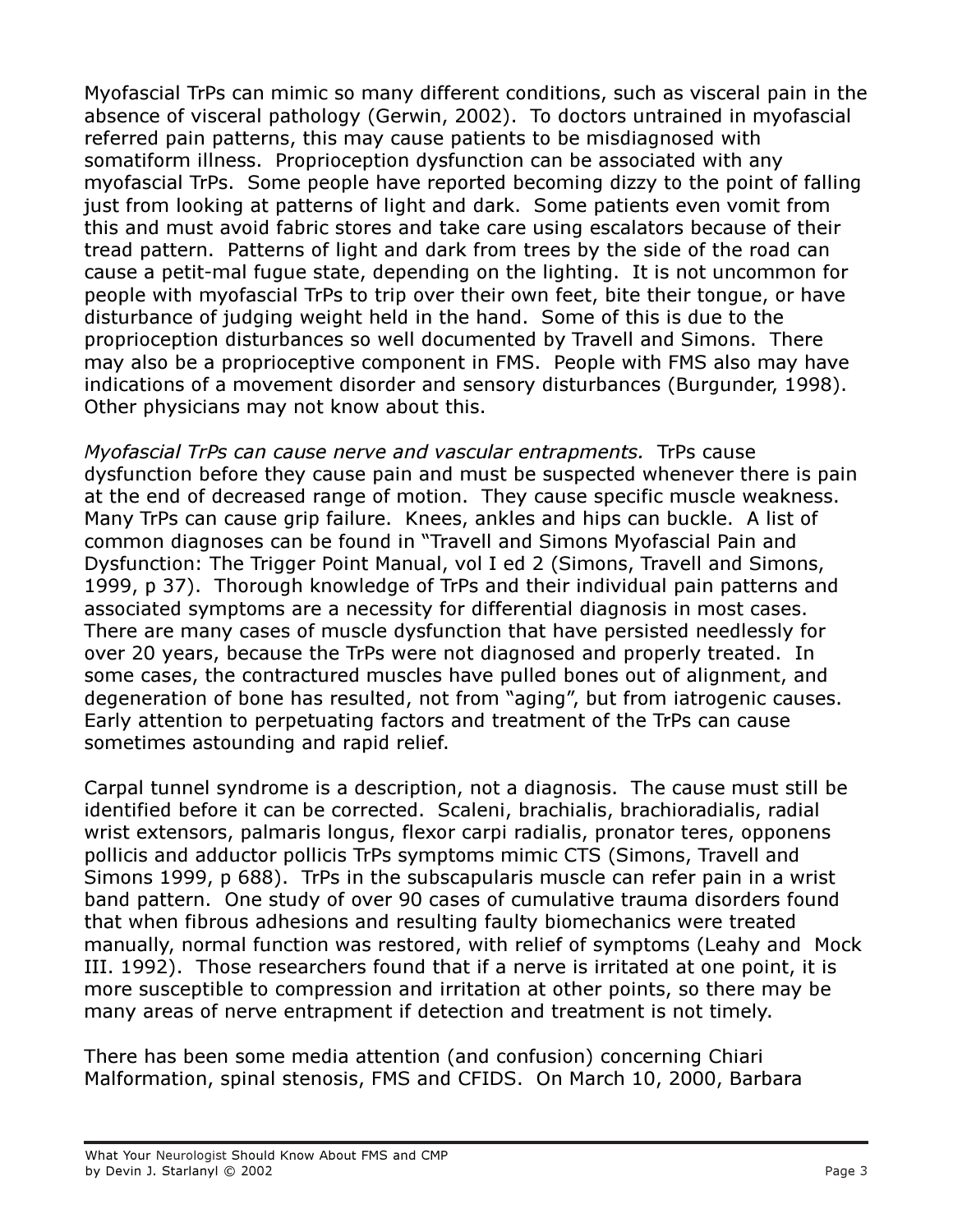Walters interviewed some doctors who perform this surgery. During the interview, one neurosurgeon mentioned that even heavy coughing could cause narrowing of the spinal canal. It is a fact that any procedure that hyperextends the neck can also cause this narrowing. Medical literature shows that reductions of 1.5 mm or less in the diameter of the spinal canal can come from simple changes in posture, such as a rotation in the pelvis (Harrison, Cailliet, Harrison et al. 1999). Levator scapulae and scalene TrPs may be involved in cervical narrowing. It is common to have several areas of spinal rotation in CMP. The connection between Chiari I malformation and orthostatic hypotension is not well supported by research (Garland, Robertson 2001). Patients must be evaluated carefully, and appropriate and thorough noninvasive treatments tried before such surgery is even considered, and they should never be considered for general symptoms of FMS or CMP.

I have heard of countless cases where vertebrae have been fused due to degeneration, only to have the discs above and/or below degenerate, requiring more spinal fusion. This can be repeated and repeated on the same patient, who often becomes increasingly more disabled. If muscles are contractured due to TrPs, they can pull bones out of alignment. Muscle function groups become weakened due to the presence of TrPs, and you cannot strengthen a muscle with a TrP. Strengthening exercises, commonly given, simply make the TrP worse. Then there is more chance of bulging disc and/or degeneration. Dealing with the disc or the vertebrae does nothing to reduce the strain from the muscles. You must deal with the TrPs properly, or surgery may cause even more strain, resulting in more contracture and future problems, as well as "failed back surgery syndrome". TrPs are more likely to occur in certain muscles in the presence of cervical disc lesions at specific levels (Hsueh, Yu, Kuan et al. 1998). Attention to the TrPs may prevent the need for surgery if the soft tissue problem is caught in time. Even those patients requiring surgery still need attention to the TrPs, before and after surgery, as well as attention to perpetuating factors. This requires that doctors be trained in the diagnosis and proper treatment of TrPs. All too often they inject steroids, which may cover the problem by temporarily relieving the pain, but do nothing for the cause. Myofascial TrP injection training is available, as well as hands-on training in the diagnosis and treatment of myofascial TrPs (see www.painpoints.com ).

Eyelid twitching can be due to myofascial TrPs. Check for periorbital TrPs, extrinsic eye muscle TrPs, sternocleidomastoid, the temporalis, and the trapezius TrPs for possible contributors. You may also find other head TrPs. Other muscles twitching can become bothersome. Sometimes there can be a continuous twitch of many muscles. In other cases, one or two muscles will fire off now and then. This may be intensified by mineral insufficiency and/or neurotransmitter dysregulation. Fasiculations and waves of twitches can be caused by low-level TrPs. This has been described by patients as having the nerves plugged in to twinkling Christmas lights. Other people have severe twitches that disrupt their functioning. These can become painful cramping. Check for vitamin and mineral insufficiencies as possible perpetuating factors.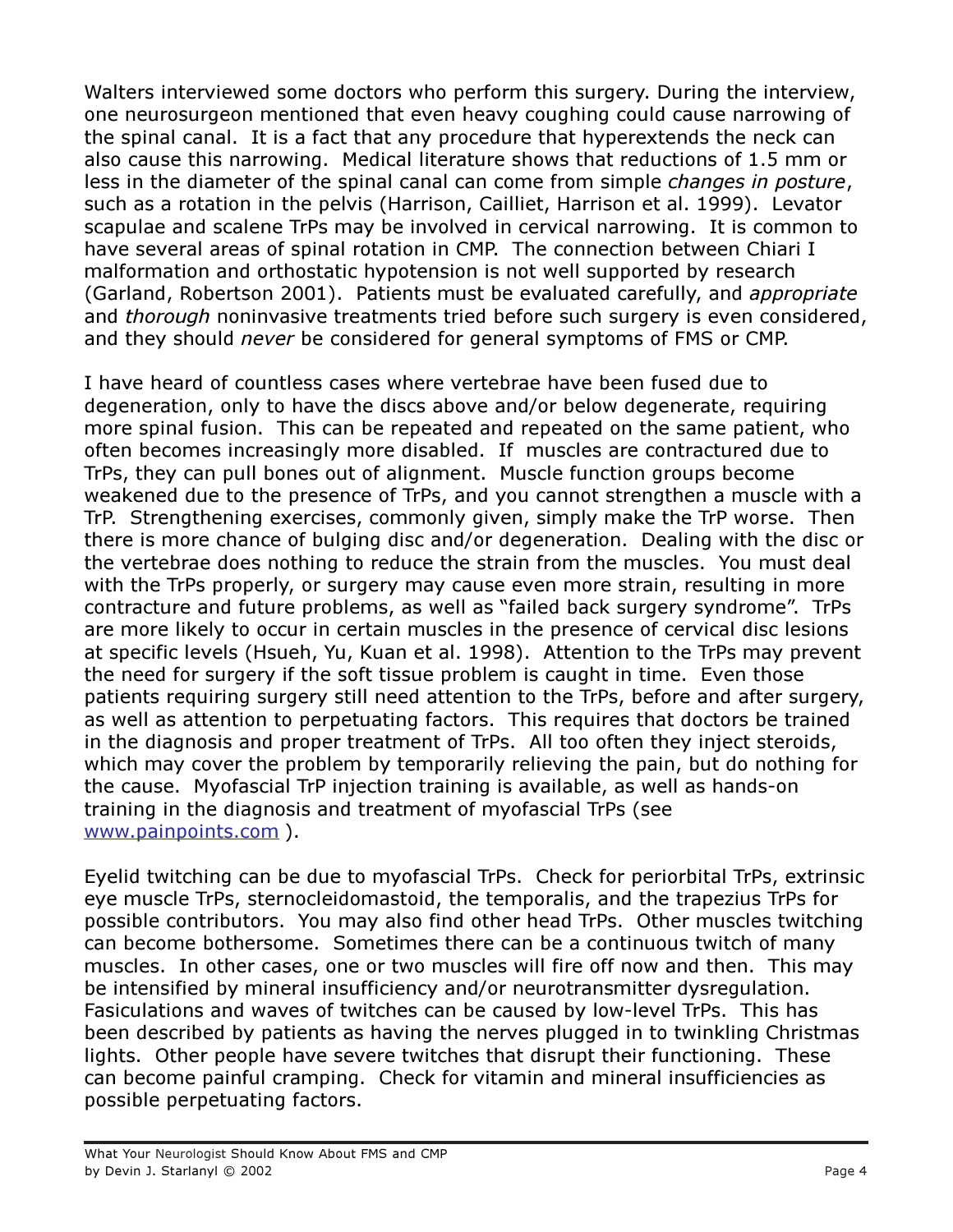Headaches may be modified considerably by TrP therapy (Simons, Travell, Simons 1999; Krabak, Borg-Stein, Oas, et al. 1996; Graff-Radford, Jaeger and Reeves 1986). There may be abnormal electromyographic results due to nerve entrapment by TrPs, and even abnormal EEGs, although these vary, like the symptoms, from hour to hour and day to day. Please use only surface EEGs. Remember that there is considerable pain amplification in FMS, with amplified and extended wind-up (Staud, Vierck, Cannon et al. 2001), so be as gentle as possible. An examination may boost pain levels for an extended period of time (weeks or longer), causing FMS flare.

There seems to be alterations in the microstructure of sleep in FMS (Drewes, Kielson, Taagholt et al. 1995). Sleep restriction alters the hypothalamic-pituitaryadrenal response to stress (Meerlo, Koehl, van der Borght et al. 2002). Some morning stiffness may be due to the immobility of the night, as well as to the lack of restorative sleep. It isn't so much the amount of sleep we get as the poor quality of sleep (Branco, Atalaia and Paiva 1994; Drewes, Gade, Nielsen, et al. 1995; Horne and Shackell 1991). Sometimes diphenhydramine is enough to help sleep, but it does cause insomnia in a percentage of people. There may be many factors contributing to your patient's lack of restorative sleep, and it is vital that this be addressed as soon as possible. Your patient must feel rested when he or she wakes up. Sleep starts can be common in FMS. Bruxism and restless legs are common in both FMS and CMP.

Cognitive deficits have been well documented as part of FMS (Park, Glass, Minear et al. 2001). They are often called "fibrofog", and can be more disabling and troubling than the pain. Difficulty distinguishing right from left and/or difficulty finding places or following directions is common. Short-term memory problems and confusional states are common. There may be difficulty with multitasking, or performing a number of steps in sequence. This is common in chronic pain states (Gritchnik, Ferrante 1991; Grigsby, Rosenberg, Busenbark 1995). Difficulty getting out known words, especially nouns and pronouns, is part of the "cognitive deficits" package we often get with FMS. In addition, TrPs in speech muscles can create slow, "halted" speech patterns, or garbled sounds. This in no way indicates a lack of intelligence. It does cause a level of frustration and misunderstanding that can add to the patient's burdens. Some researchers have found that FMS causes slowed psychomotor speed in tasks that require sustained effort (Landro, Stiles and Sletvold, 1997). Also, patients may forget things they need to minimize symptoms, and that, plus the additional stress brought about by fibrofog, can lead to a flare.

Chronic pain and injury can cause changes that lead to biochemical trauma and neural plasticity. These changes can take a while to develop. Many cases of FMS and CMP start with whiplash injury, and these effects can add to cognitive deficits. Whiplash can cause later deficits in attention, concentration and memory (Kischka, Ettlin, Heim et al. 1991). Emotional symptoms as well as brain function may be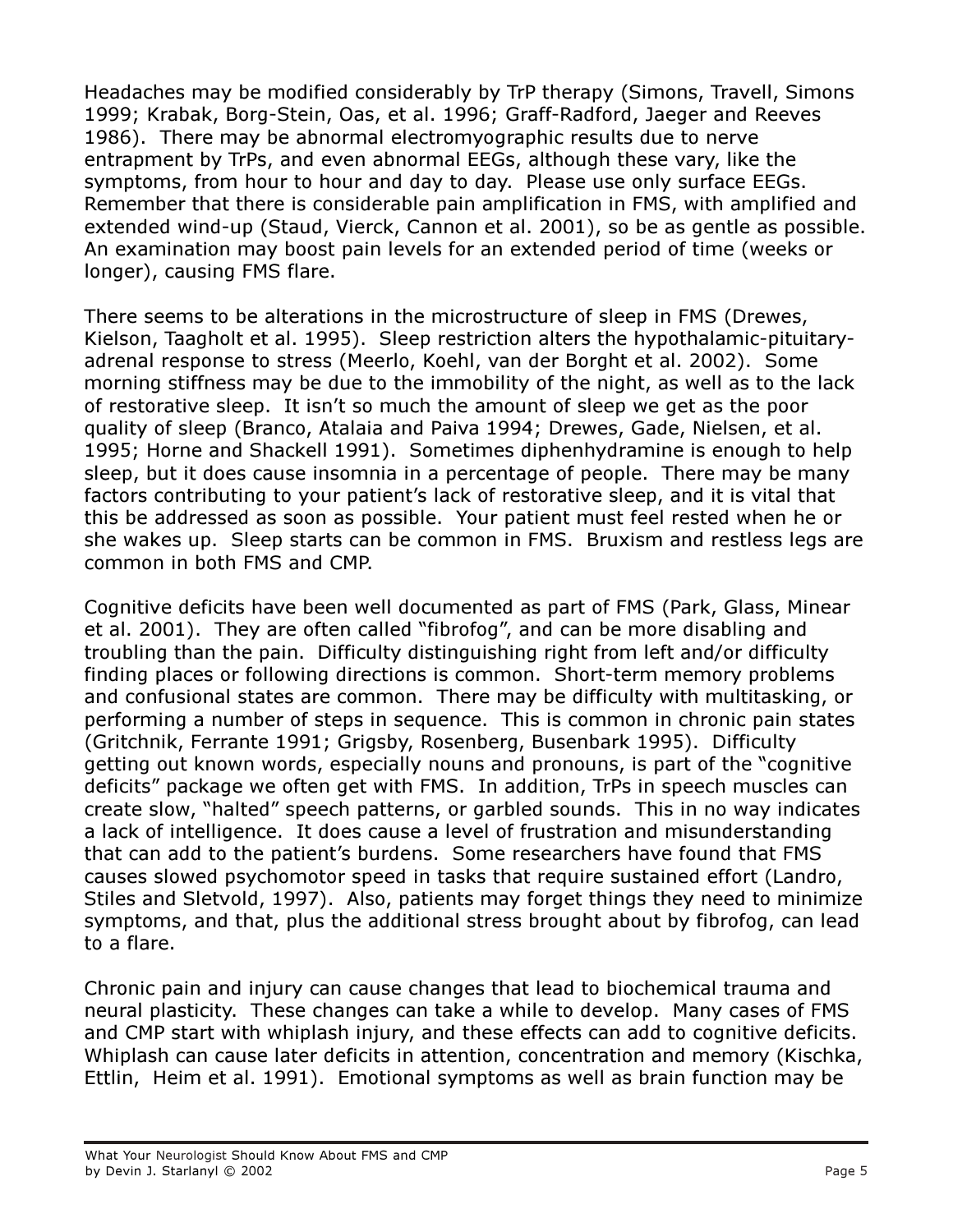affected whenever the cervical spine has been injured (Radanov, Bicik, Dvorak et al.1999). It doesn't take an auto accident to supply the force required to do damage. Some "psychological" brain-disconnects after whiplash are a consequence of the whiplash, and not psychological at all (Radanov, Begre, Sturzeneggar et al. 1996).

Fibromyalgia and chronic myofascial pain are real, and there is a wealth of research available to help you diagnose them and treat them effectively. You can make a profound difference in the quality of life of many of these patients, and many can regain a measure of function that they thought was lost forever.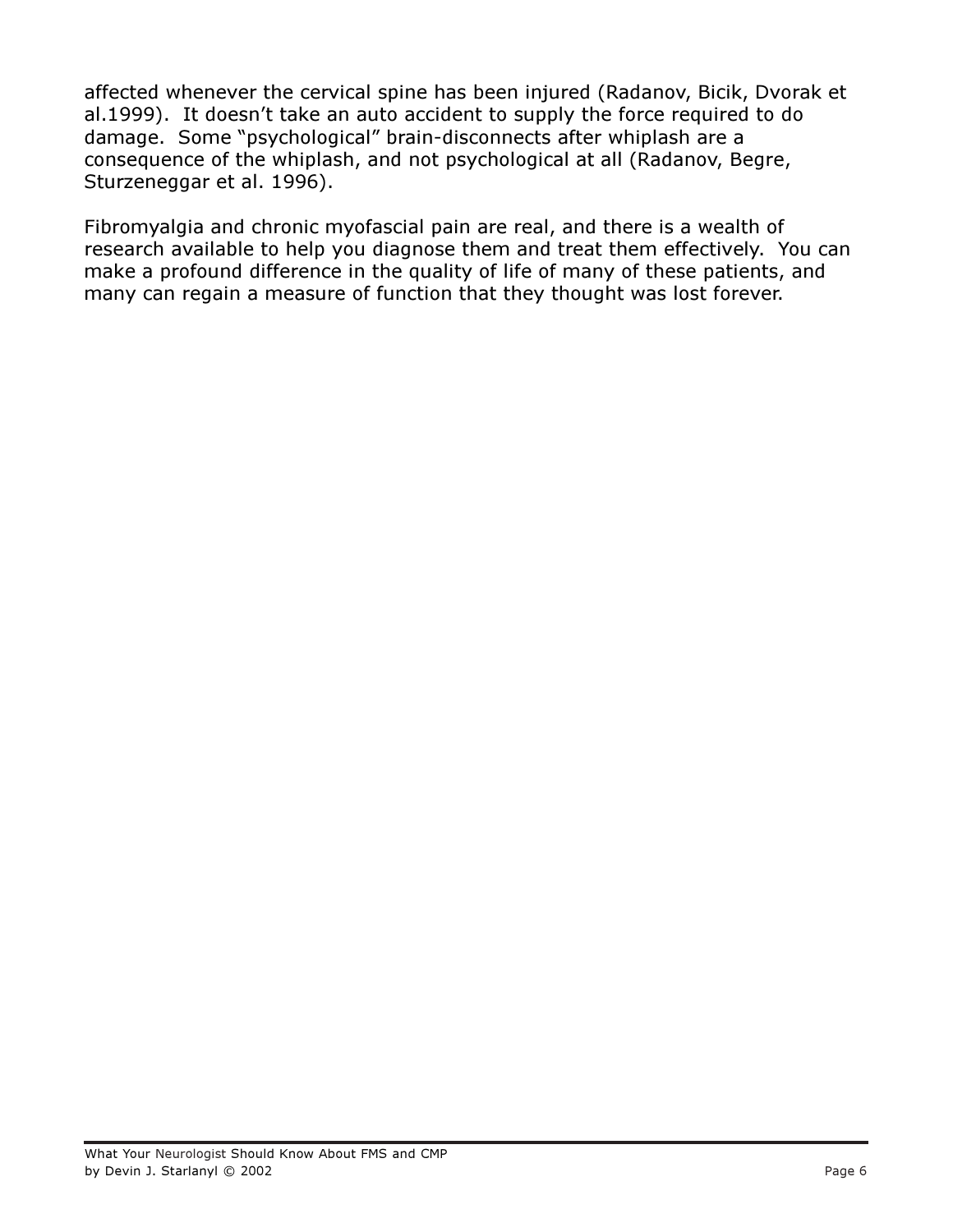## References

Adler G. K, Manfredsdottir V. F., Creskoff F.W. 2002. Neuroendocrine abnormalities in fibromyalgia. Curr Headache Rep 6(4):289-98.

Bennett, R. M. 1991. Symptoms of Raynaud's syndrome in patients with fibromyalgia. A study utilizing the Nielsen test, digital photopleysmography, and measurements of platelet alpha 2-adrenergic receptors. Arth Rheum 34(3):264– 269.

Borg-Stein J. 2002. Management of peripheral pain generators in fibromyalgia. 2002. Rheum Dis Clin North Am 28(2):305-17.

Bradley L. A., McKendree-Smith N. L. Alarcon G. S. et al. 202. Is fibromyalgia a neurologic disease? Curr Pain Headache Rep 6(2):106-14.

Burgunder, J. M. 1998. Pathophysiology of akinetic movement disorders: a paradigm for studies in fibromyalgia? *Z Rheumatol* Suppl 57(2):27-30.

Buskila, D., L. Neumann, D. Sibirski et al. 1997. Awareness of diagnostic and clinical features of fibromyalgia among family physicians. Fam Pract 14(3):238– 241.

Christensen, L. 1997. The effect of carbohydrates on affect. Nutrition 1(6):503– 514.

Coderre, T. J., Katz J, Vaccarino A.L. et al. 1993. Contribution of central neuroplasticity to pathological pain: review of clinical and experimental evidence. Pain 52(3): 259–285.

Curtis B.M., O'Keefe J.H. Jr. 2002. Autonomic tone as a cardiovascular risk factor: the dangers of chronic fight or flight. Mayo Clin Proc 398-9; 77(1):7-9.

Drewes, A. M., Gade M.K., Nielsen K.D. et al. 1995. Clustering of sleep electroencephalographic patterns in patients with the fibromyalgia syndrome. Brit J Rheumatol 34(12):1151–1156.

Elam, M., Johansson G., Wallin B.G.. 1992. Do patients with primary fibromyalgia have an altered sympathetic nerve activity? Pain 48(3):371-375.

Faucett, J. A. 1994. Depression in painful chronic disorders: The role of pain and conflict about pain. J Pain Symptom Manage 9(8):520–526.

Garland E. M., Robertson D. Chairi I malformation as a cause of orthostatic intolerance symptoms: a media myth? 111(7):546-552.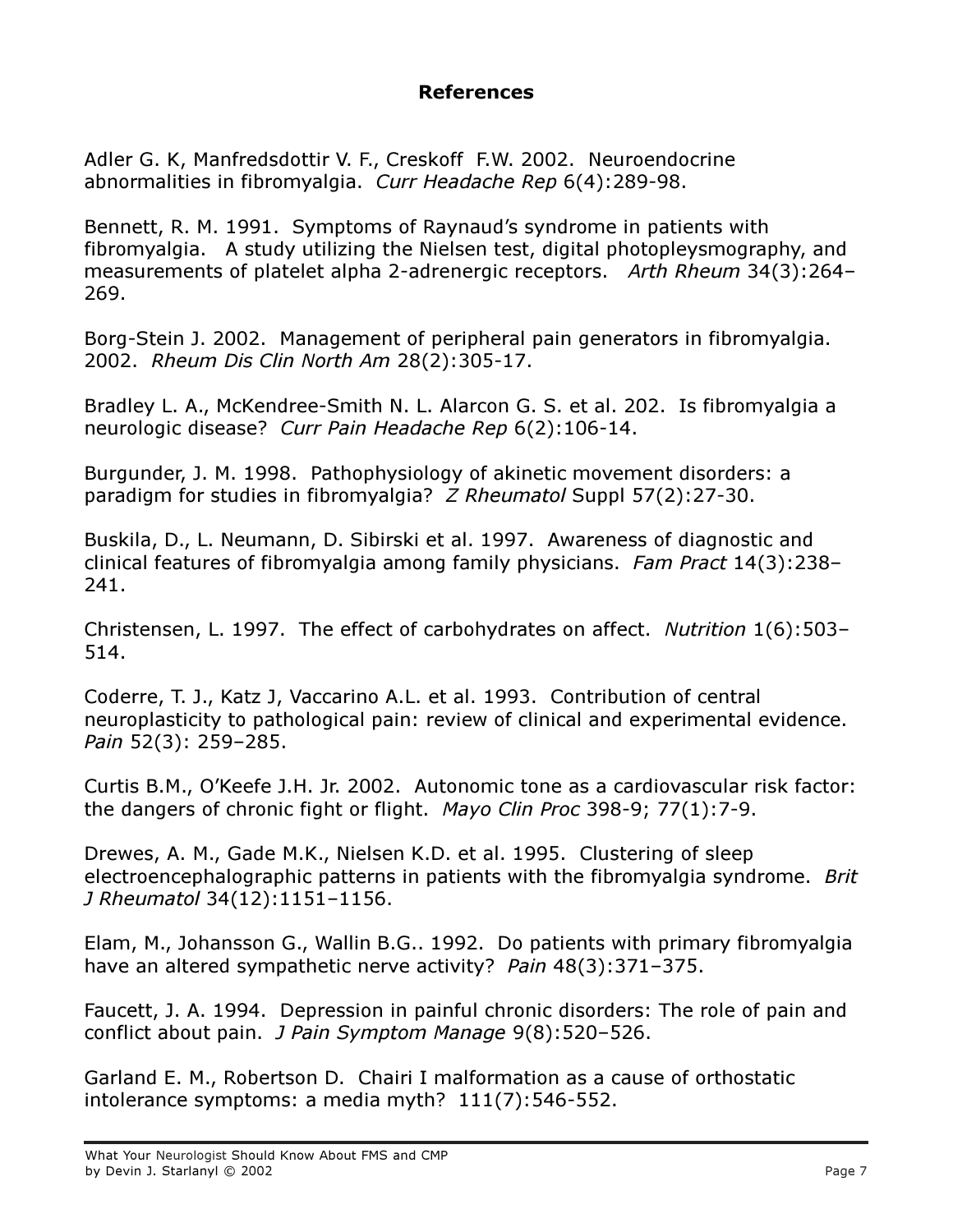Gerwin R. D. 2002. Myofascial and visceral pain syndromes: visceral-somatic pain representations. J Musculoskel Pain 10(1-2)"165-175.

Park D.C., Glass J.M., Minear M. et al. 2001. Cognitive function in fibromyalgia patients. Arthritis Rheum 44(9):2125-33.

Gracely R. H., Petzke F., Wolf J. M. et al. 2002. Functional magnetic resonance imaging evidence of augmented pain processing in fibromyalgia.

Graff-Radford, S. B., Jaeger B, Reeves J. L. 1986. Myofascial pain may present clinically as occipital neuralgia. Neurosurgery 19(4):610–613.

Grigsby, J., Rosenberg N.L., Busenbark D. 1995. Chronic pain is associated with deficits in information processing. Percept Mot Skills 81(2):403–410.

Gritchnik, K. P., Ferrante F.M. 1991. The difference between acute and chronic pain. Mt Sinai J Med 58(3):217–220.

Harrison, D. E., Cailliet R, Harrison D. D. et al.1999. A review of biomechanics of the central nervous system – Part I: spinal canal deformations resulting from changes in posture. J Manipulative Physiol Ther 22(4):227-34.

Hendler N. 1984. Depression caused by chronic pain. *J Clin Psychiatry* 45(3 pt) 2):30–38.

Hsueh, T. C., S. Yu, T. S. Kuan and C. Z. Hong. 1998. Association of active myofascial trigger points and cervical disc lesions. J Formos Med Assoc 97(3):174- 180.

Johansson, G., Risberg J, Rosenhall U. et al. 1995. Cerebral dysfunction in fibromyalgia: evidence from regional cerebral blood flow measurements, otoneurological tests and cerebrospinal fluid analysis. Acta Psychiatr Scand 91(2):86–94.

Jornason D. E., Ryan K.M., Gilson A.M. et al. 2000. JAMA 283(13):1710-4.

Kischka U, Ettlin T, Heim S. et al. 1991. Cerebral symptoms following whiplash injury. Eur Neurol 31(3):136 140.

Kosek E., Ekholm J, Hansson P. 1996. Sensory dysfunction in fibromyalgia patients with implications for pathogenic mechanisms. Pain  $68(2-3):375-383$ .

Krabak B, Borg-Stein, J, Oas J. et al. 1996. Reduced dizziness and pain with treatment of cervical myofascial pain. Arch Phys Med Rehabil 77:940 (Abstract).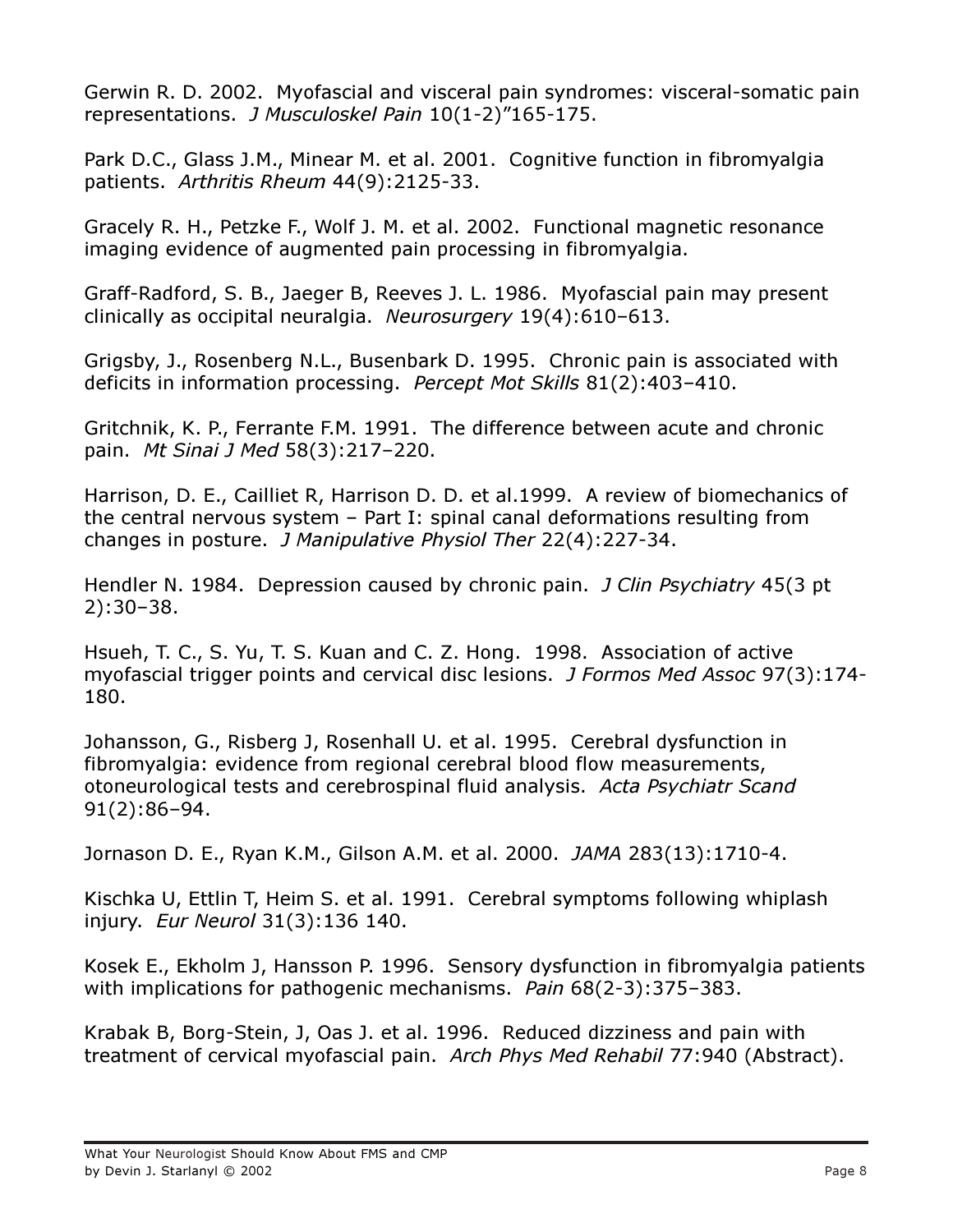Landro N. I., Stiles T.C., Sletvold H. 1997. Memory functioning in patients with primary fibromyalgia and depression on healthy controls. J Psychosomatic Research. 42(3):297 306.

Lebovits A.H., Florence I, Bathina R. et al. 1997. Pain knowledge and attitudes of health care providers: practice characteristic differences. Clin J Pain 13(3):237-243.

Lehman N. L., Johnson L.N. 1999. Toxic optic neuropathy after concomitant use of melatonin, zoloft, and a high protein diet. J Neuroopthalmol 19(4):232-234.

Littlejohn G. O., Weinstein C., and Helme R.D. 1987. Increased neurogenic inflammation in fibrositis syndrome. *J Rheumatol* 14(5):1022-1025.

Martinez-Lavin M., Vidal M., Barbosa R. E et al. 2002. Norepinephrine-evoked pain in fibromyalgia. A randomized pilot study [ISRCTN70707830]. BMC Musculoskelet Disord 3(1):2.

Martinez-Lavin, M., Hermosillo A.G., Mendoza C. et al. 1997. Orthostatic sympathetic derangement in subjects with fibromyalgia. J Rheumatol 24(4):714– 718.

Meerlo P, Koehl M, van der Borght K et al. 2002. Sleep restriction alters the hypothalamic-pituitary-adrenal response to stress. J Neuroendocrinol 14(5):397- 402.

Mountz, J.M., Bradley L.A., Modell J.G. et al. 1995. Fibromyalgia in women. Abnormalities of regional cerebral blood flow in the thalamus and the caudate nucleus are associated with low pain threshold levels. Arthritis Rheum 38:926– 938.

Park D.C., Glass J.M., Minear M. et al. 2001. Cognitive function in fibromyalgia patients. Arthritis Rheum 44(9):2125-33.

Radanov, B.P., Bicik I, Dvorak J. et al. 1999. Relation between neuropsychological and neuroimaging findings in patients with late whiplash syndrome. J Neurol Neurosurg Psychiatry 66(4):485-9.

Radanov, B. P., Begre S., Sturzeneggar M. et al.1996. Course of psychological variables in whiplash injury  $-$  a 2 year follow up with age, gender and education pair matched patients. Pain 64(3):429 434.

Raj S.R., Bruillard D., Simpson C.S. 2000. Dysautonomia among patients with fibromyalgia: a noninvasive assessment. J Rheumatol 27(11):2660-5.

What Your Neurologist Should Know About FMS and CMP by Devin J. Starlanyl © 2002 Page 9 Page 9